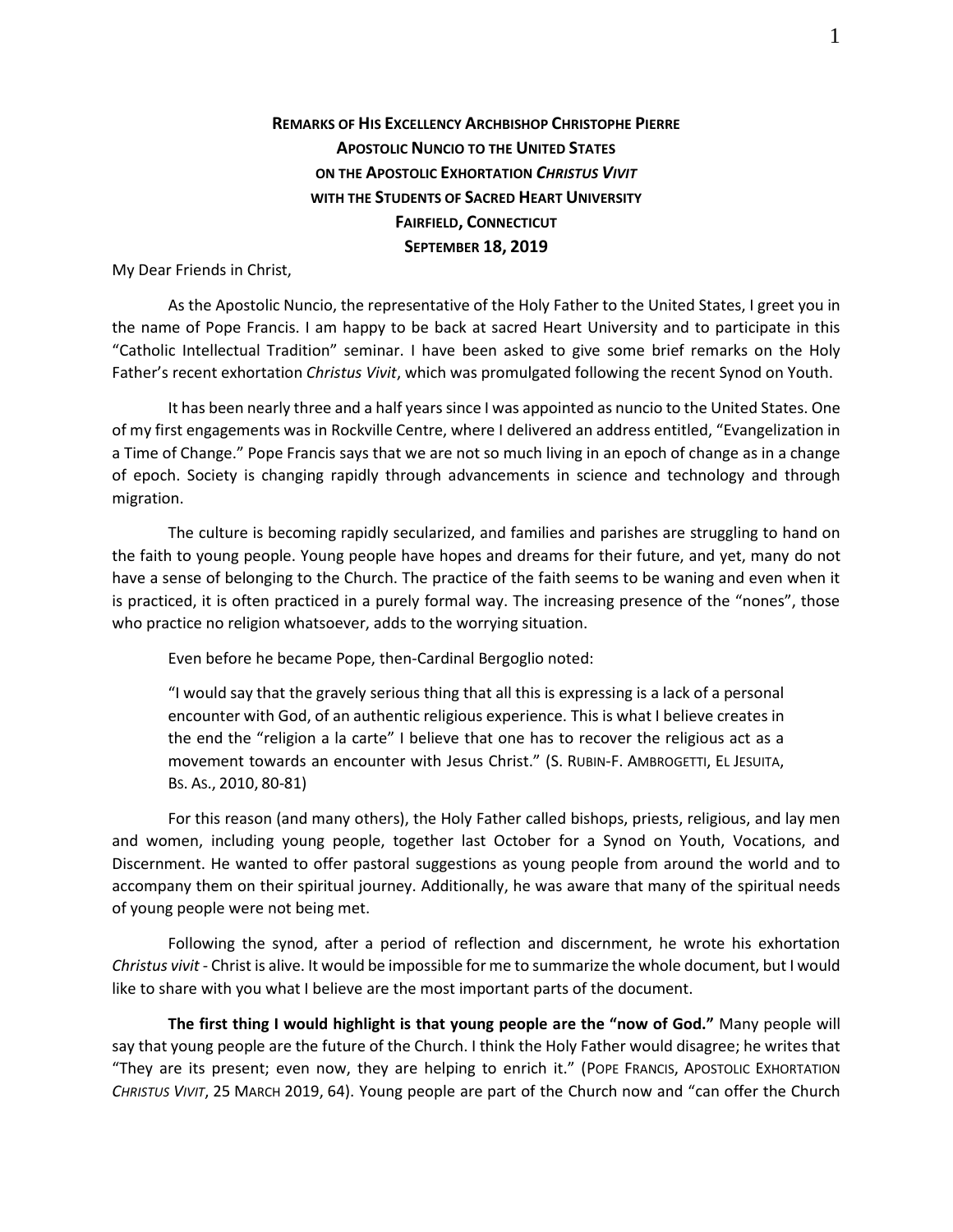the beauty of youth by renewing her ability to 'rejoice with new beginnings, to give unreservedly of herself, to be renewed and to set out for ever greater accomplishments.'" (cf. *CV*, 37)

**Secondly, as members of the Church, young people are called to give witness to Christ and are certainly capable of giving effective witness**. In the first two chapters of the document, the Holy Father places before us not only the figures of the young Christ and the Blessed Virgin Mary, but also the host of Old and New Testament figures who prophesied on the Lord's behalf or who carried out important missions in the early Church. He provides a list of young saints, who can serve as models for us, including St. Francis, St. Joan of Arc, St. Kateri, St. Therese. He even mentions a young French man, Blessed Marcel Callo, who strengthened fellow prisoners in a concentration camp in Austria (*CV*, 61). We cannot be those saints. We can imitate them and their virtues, but God calls each of us by name to serve him a unique way. God is calling you to witness to holiness by being yourself. St. Francis de Sales says, "be who you are and be that well in honor of the Craftsman whose handiwork you are."

By using examples from the Bible, from salvation history, and from the lives of the saints, Pope Francis is encouraging young people to proclaim the faith by their very lives.

**Thirdly**, I think that essentially what the Pope wants to say in *Christus vivit* is that **Christianity is not simply teachings and rules but a proclamation**. There must be a kerygmatic approach to faith that attracts followers and new believers. In my talk in Rockville Centre in 2016, I mentioned that Pope Francis described the essence of Christianity in this way:

"Our Lord Jesus Christ bursts forth into our history, marked by its vulnerability, with an incomparable dynamism, full of strength and courage. That is the kerygma, the nucleus of our preaching: the proclamation about the bursting forth into our history of Jesus Christ, in His Incarnation, Death, and Resurrection." (JORGE BERGOGLIO, *EL VERDADERO PODER ES EL SERVICIO*, EDITORIAL CLARETIANA, BS. AS. 2007, 197.)

If we are to make new disciples, it must be by proclaiming the essential truths - the God became man; that He suffered in the flesh to redeem us; and that He rose from the dead. That is, He is truly alive! In Chapter 4 of *Christus vivit*, Pope Francis speaks of three great truths: **God loves you; Christ is your Savior; and He is alive!**

*God loves you*. He loves you, even if at times you sin or disappoint Him or others. Pope Francis encourages young people to "Trust the memory of God. His memory is not a 'hard disk' that 'saves' and 'archives' all our data. His memory is a heart filled with tender compassion, one that finds joy in deleting every trace of evil." (cf. *CV*, 115) From the beginning of his Pontificate, Francis has emphasized God's mercy and love. If we read the Scriptures, the image that emerges is not that of the God of Wrath, but that of the Merciful Father and the Good Shepherd. God loves you.

*Christ is your Savior*. The New Testament is clear that Christ is the Mediator of Salvation. He comes to save you and all of humanity. The Holy Father laments the fact that we live in a throwaway culture in which even people are discarded and excluded. In *Christus vivit*, he reminds young people of the great value of human life, inviting them to reflect on, "How valuable you must be, if you were redeemed by the precious blood of Christ! Dear young people, you are priceless! You are not up for sale." (*CV*, 122) Of course, he immediately turns our eyes back to Christ exhorting us to keep our eyes fixed on the outstretched arms of the Crucified One. He reconciles and saves.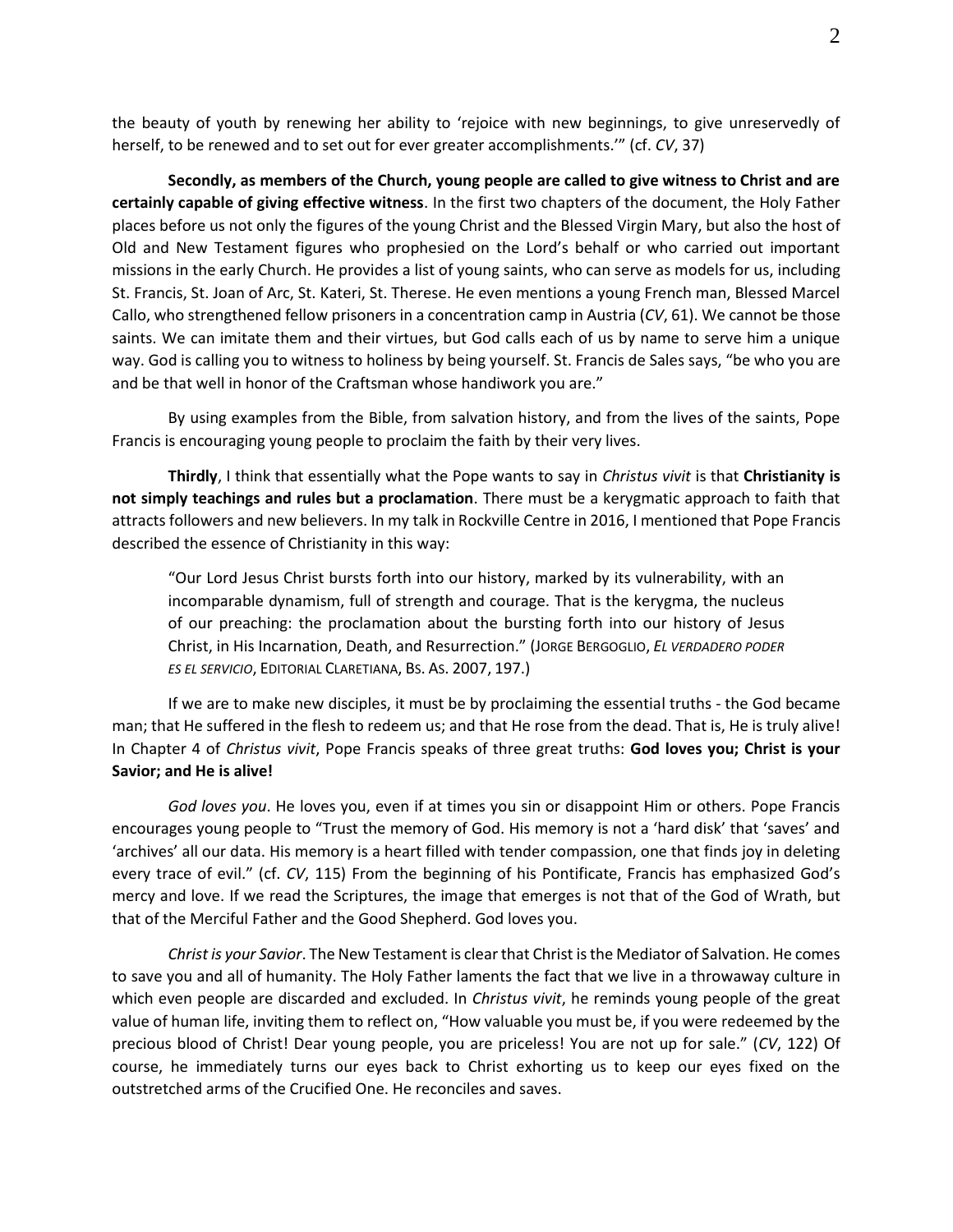*Christ is alive!* This is the essence of the Christian faith. Death does not have the last word. Jesus is Risen. He is alive! But is He alive in your life? In your parish? The Holy Father wants us to examine whether faith has become a series of teachings or something purely formal or whether the newness of the Risen Lord impacts our humanity, changes us, and helps us live in a different way.

The Holy Father writes:

"Christ is alive! We need to keep reminding ourselves of this, because we can risk seeing Jesus simply as a fine model from the distant past, as a memory, as someone who saved us two thousand years ago. But that would be of no use to us: it would leave us unchanged, it would not set us free. The one who fills us with his grace, the one who liberates us, transforms us, heals and consoles us is someone fully alive." (*CV*, 124)

But do we encounter the Risen Lord? This is what is often missing from the way Christianity and Catholicism are presented. There is a genuine desire of people for an encounter with the Divine. This is what the Pope wants to build: a culture of encounter:

"…if you are willing to encounter the Lord, if you are willing to let him love you and save you, if you can make friends with him and start to talk to him, the living Christ, about the realities of your life, then you will have profound experience capable of sustaining your entire Christian life. You will also be able to share the experience with other young people. For 'being a Christian is not a result of an ethical choice or a lofty idea, but the encounter with an event, a Person, which gives life a new horizon and a decisive direction.'" (*CV*, 129)

Pope Francis continues that, "The Holy Spirit fills the heart of the risen Christ and then flows over into your lives. When you receive the Spirit, he draws you ever more deeply into the heart of Christ, so that you can grow in his live, his life and his power." (*CV*, 130) The Holy Spirit helps us experience the message of the kerygma, to live it more fully, and to respond with passion to the Lord's invitation to witness to him. (*CV*, 132)

**Fourthly, in sharing our faith, the kerygma must be the guiding principle.** Having been loved by the Lord and changed by Christ, we are sent forth in the power of the Spirit to proclaim the Good News. Early in the exhortation, the Pope writes about how young people can guide other young people:

"The Lord is calling us to enkindle stars in the night of other young people. He asks you to look to the true stars, all those varied signs he gives us to guide our way, and to imitate the farmer who watches the stars before going out to plough his field. God lights up stars to help us keeping walking: "The stars shine in their watches, and are glad: he calls them, and they say, 'Here we are!" (Bar 3:34-35). Christ Himself is our great light of hope and our guide in the night for he is the 'bright morning star.'" (*CV*, 33)

In Chapter 7 of *Christus vivit*, Pope Francis he reminds us how we are to enkindle stars in the night of other young people:

"We need to use above all the language of closeness, the language of generous relational and existential love that touches the heart, impacts life, and awakens hope and desires. Young people need to be approached with the grammar of love, not by being preached